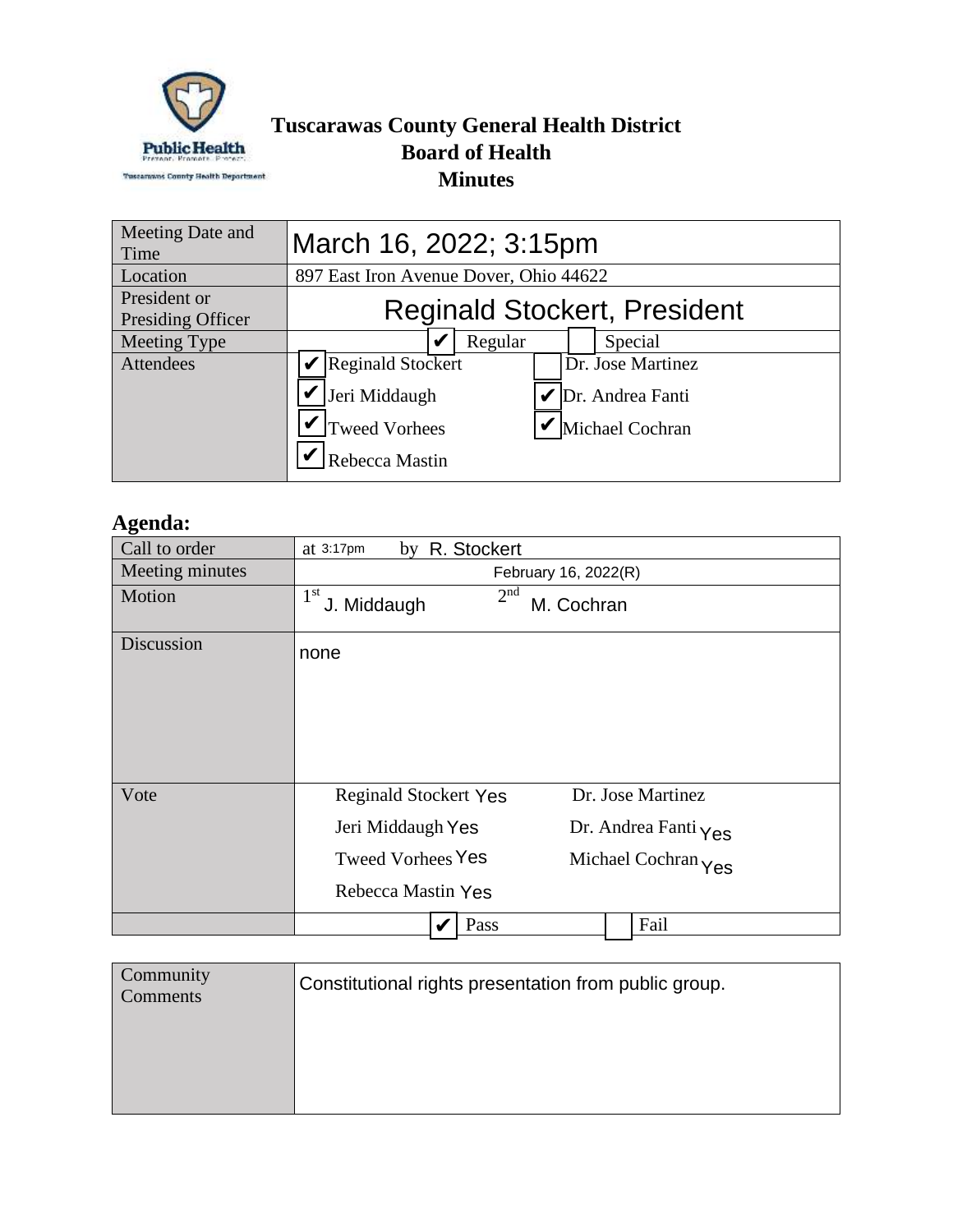| Vouchers and<br><b>Monthly Financials</b> | February 2022                                   |      |                 |                                                               |
|-------------------------------------------|-------------------------------------------------|------|-----------------|---------------------------------------------------------------|
| Motion                                    | $1st$ A. Fanti                                  |      | 2 <sup>nd</sup> | M. Cochran                                                    |
| Discussion                                | the Health Commissioner's report. See attached. |      |                 | Presented the summary of the monthly financial as reported in |
| Vote                                      | Reginald Stockert Yes                           |      |                 | Dr. Jose Martinez                                             |
|                                           | Jeri Middaugh Yes                               |      |                 | Dr. Andrea Fanti Yes                                          |
|                                           | <b>Tweed Vorhees Yes</b>                        |      |                 | Michael Cochran $\gamma$ es                                   |
|                                           | Rebecca Mastin Yes                              |      |                 |                                                               |
|                                           |                                                 | Pass |                 | Fail                                                          |

| Health<br>Commissioner's<br>Report | See attached. |
|------------------------------------|---------------|
|                                    |               |
|                                    |               |
|                                    |               |
|                                    |               |
|                                    |               |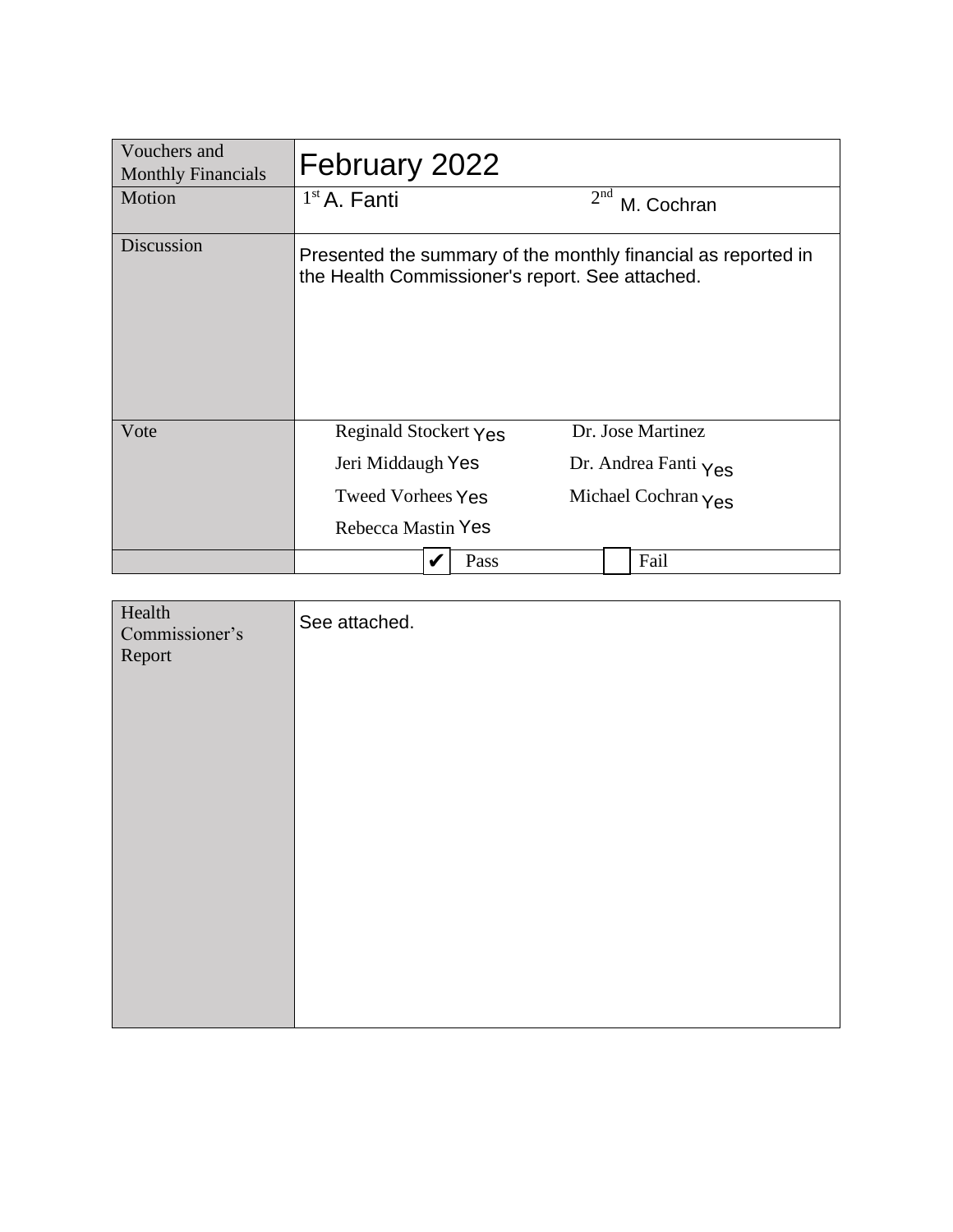| <b>Business Type</b> | <b>Old Business</b><br><b>New Business</b>                                            |  |  |
|----------------------|---------------------------------------------------------------------------------------|--|--|
| Agenda Item          | Post & Hire 2 part time/seasonal Mosquito Technician Internships                      |  |  |
| Motion               | 2 <sup>nd</sup><br>$1st$ T. Vorhees<br>M. Cochran                                     |  |  |
| Discussion           | Under 29 hours a week per person and normally runs June<br>through the end of August. |  |  |
| Vote                 | Dr. Jose Martinez<br>Reginald Stockert Yes                                            |  |  |
|                      | Jeri Middaugh Yes<br>Dr. Andrea Fanti Yes                                             |  |  |
|                      | Michael Cochran Yes<br>Tweed Vorhees Yes                                              |  |  |
|                      | Rebecca Mastin Yes                                                                    |  |  |
|                      | Pass<br>Fail                                                                          |  |  |
|                      |                                                                                       |  |  |
| <b>Business Type</b> | <b>Old Business</b><br><b>New Business</b><br>V                                       |  |  |
| Agenda Item          | 2023 Budget                                                                           |  |  |

| <b>Business Type</b> |                                                                                       | Old Business | v | New Business                                                                      |
|----------------------|---------------------------------------------------------------------------------------|--------------|---|-----------------------------------------------------------------------------------|
| Agenda Item          | 2023 Budget                                                                           |              |   |                                                                                   |
| Motion               | 2 <sup>nd</sup><br>$1^{\rm st}$<br>A. Fanti<br>T. Vorhees                             |              |   |                                                                                   |
| Discussion           |                                                                                       |              |   |                                                                                   |
| Vote                 | Reginald Stockert Yes<br>Jeri Middaugh Yes<br>Tweed Vorhees Yes<br>Rebecca Mastin Yes |              |   | Dr. Jose Martinez<br>Dr. Andrea Fanti $\gamma_{\text{es}}$<br>Michael Cochran Yes |
|                      |                                                                                       | Pass         |   | Fail                                                                              |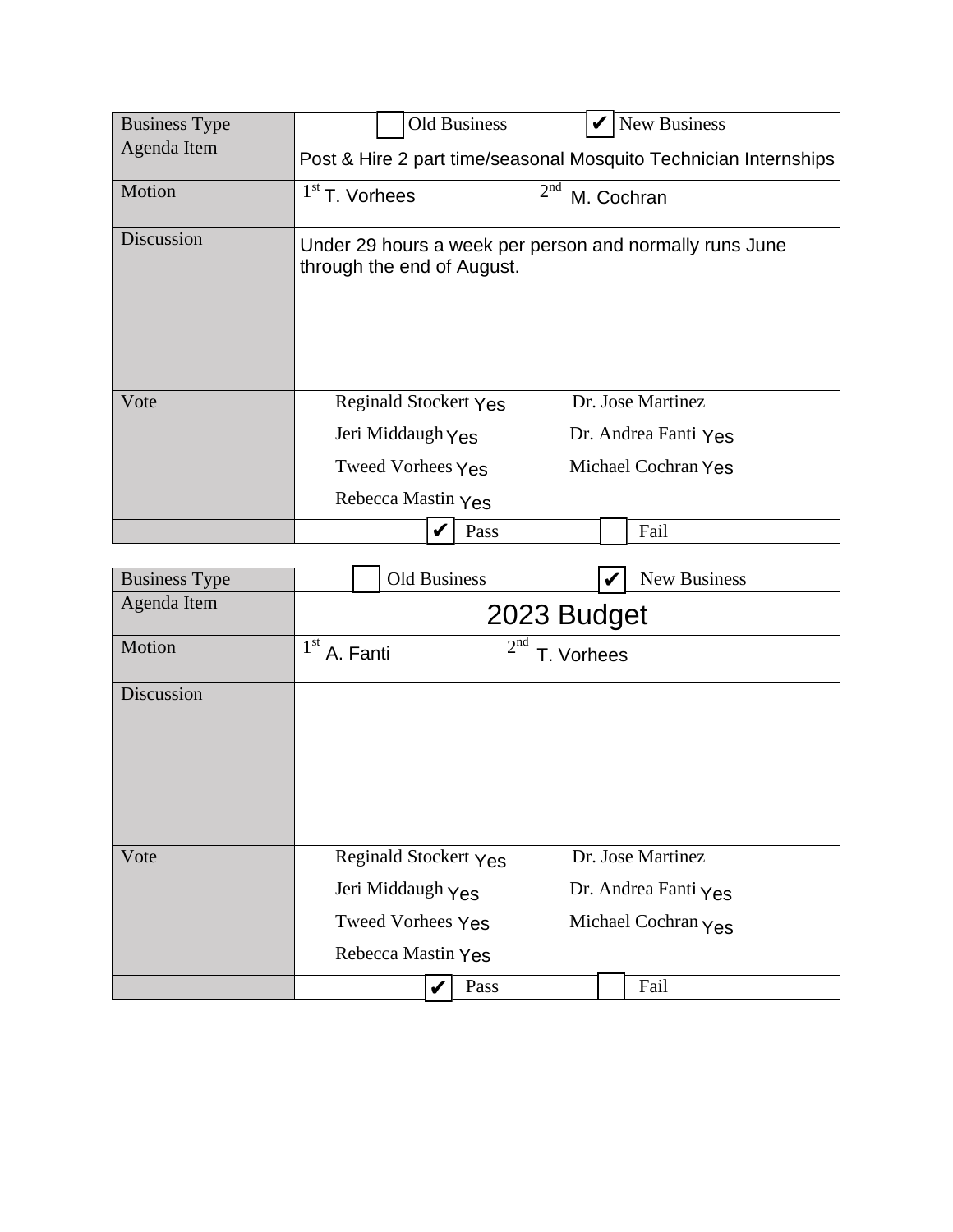| <b>Business Type</b> | <b>Old Business</b>                                                                   |                             | New Business                                                                 |
|----------------------|---------------------------------------------------------------------------------------|-----------------------------|------------------------------------------------------------------------------|
| Agenda Item          |                                                                                       |                             | <b>RHWP Policy and Procedure Update</b>                                      |
| Motion               | 1 <sup>st</sup><br>R. Mastin                                                          | 2 <sup>nd</sup><br>A. Fanti |                                                                              |
| Discussion           | Updated the policy book to match the final rule.                                      |                             |                                                                              |
| Vote                 | Reginald Stockert Yes<br>Jeri Middaugh Yes<br>Tweed Vorhees Yes<br>Rebecca Mastin Yes |                             | Dr. Jose Martinez<br>Dr. Andrea Fanti $Y_{\text{ES}}$<br>Michael Cochran Yes |
|                      |                                                                                       | Pass                        | Fail                                                                         |

| <b>Business Type</b> |                               | <b>Old Business</b>   |                                                         | <b>New Business</b>                                                                                                             |
|----------------------|-------------------------------|-----------------------|---------------------------------------------------------|---------------------------------------------------------------------------------------------------------------------------------|
| Agenda Item          |                               |                       |                                                         | Updated Job Descriptions effective April 1, 2022                                                                                |
| Motion               | 1 <sup>st</sup><br>M. Cochran |                       | 2 <sup>nd</sup><br>T. Vorhees                           |                                                                                                                                 |
| Discussion           |                               |                       | accreditation board. Will go into effect April 1, 2022. | Updated the Job Descriptions to match the public health core<br>competencies skills and be in compliance with the public health |
| Vote                 |                               | Reginald Stockert Yes |                                                         | Dr. Jose Martinez                                                                                                               |
|                      | Jeri Middaugh Yes             |                       | Dr. Andrea Fanti Yes                                    |                                                                                                                                 |
|                      |                               | Tweed Vorhees Yes     |                                                         | Michael Cochran Yes                                                                                                             |
|                      |                               | Rebecca Mastin Yes    |                                                         |                                                                                                                                 |
|                      |                               | Pass                  |                                                         | Fail                                                                                                                            |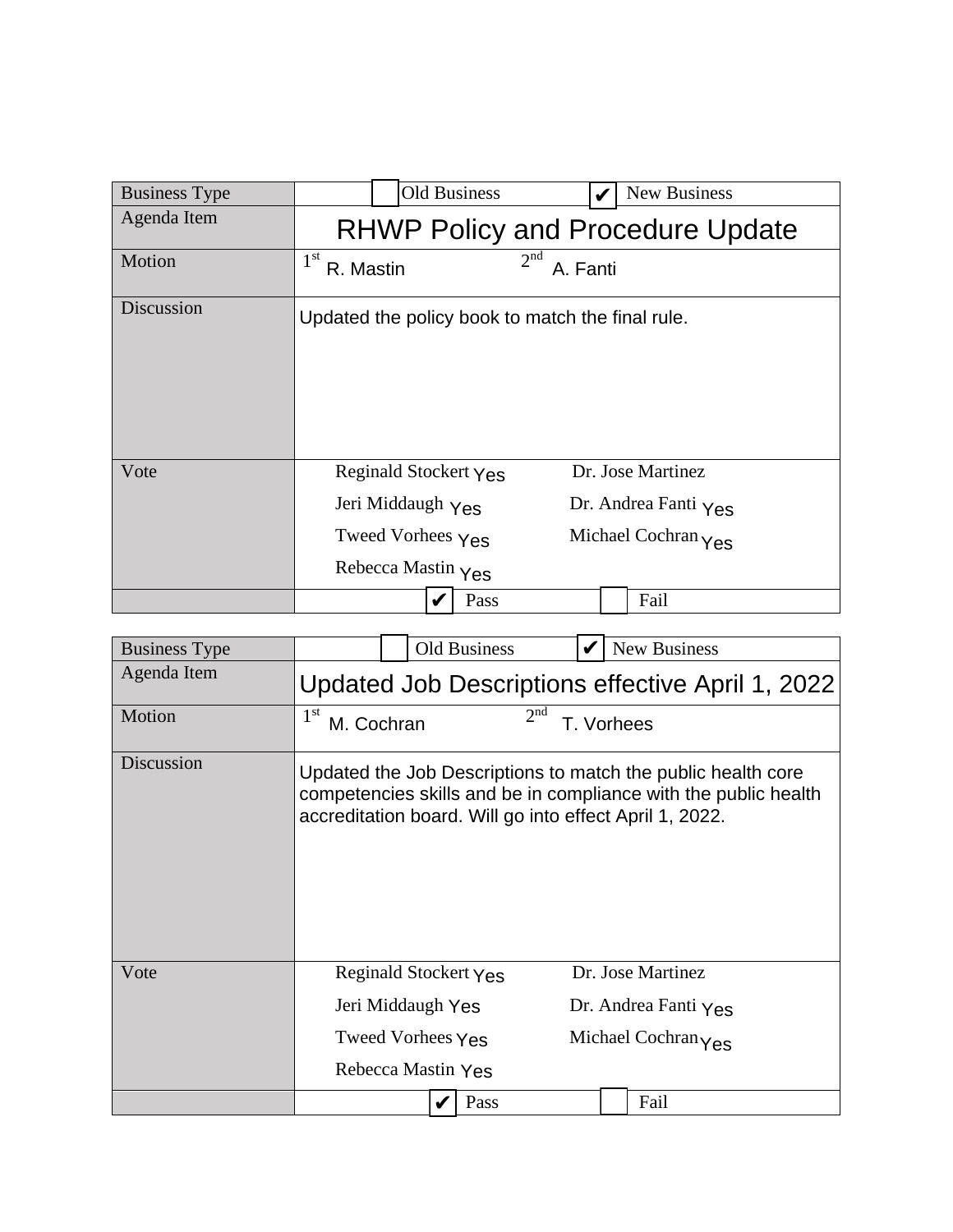| <b>Business Type</b> | <b>Old Business</b>                                      | New Business                                                                                                                   |
|----------------------|----------------------------------------------------------|--------------------------------------------------------------------------------------------------------------------------------|
| Agenda Item          |                                                          | Updated Organizational Chart effective April 1, 2022                                                                           |
| Motion               | 1 <sup>st</sup><br>T. Vorhees                            | 2 <sup>nd</sup><br>M. Cochran                                                                                                  |
| Discussion           | organizational chart. Will go into effect April 1, 2022. | Last updated in 2020. Changing the divisions to Bureaus and<br>titles on the position descriptions to match the updates on the |
| Vote                 | Reginald Stockert $\gamma_{\text{es}}$                   | Dr. Jose Martinez                                                                                                              |
|                      | Jeri Middaugh Yes                                        | Dr. Andrea Fanti Yes                                                                                                           |
|                      | Tweed Vorhees Yes                                        | Michael Cochran Yes                                                                                                            |
|                      | Rebecca Mastin Yes                                       |                                                                                                                                |
|                      | Pass                                                     | Fail                                                                                                                           |

| <b>Business Type</b> | <b>Old Business</b>                                   |                 | New Business                                               |
|----------------------|-------------------------------------------------------|-----------------|------------------------------------------------------------|
| Agenda Item          |                                                       |                 | Updated Wage Scale Effective April 1, 2022                 |
| Motion               | $1^{\rm st}$<br>R. Mastin                             | 2 <sup>nd</sup> | A. Fanti                                                   |
| Discussion           | changes to the job titles to reflect the new updates. |                 | No changes to the wage scale in terms of compensation just |
| Vote                 | Reginald Stockert Yes                                 |                 | Dr. Jose Martinez                                          |
|                      | Jeri Middaugh Yes                                     |                 | Dr. Andrea Fanti Yes                                       |
|                      | Tweed Vorhees $Y_{\text{ES}}$                         |                 | Michael Cochran Yes                                        |
|                      | Rebecca Mastin Yes                                    |                 |                                                            |
|                      |                                                       | Pass            | Fail                                                       |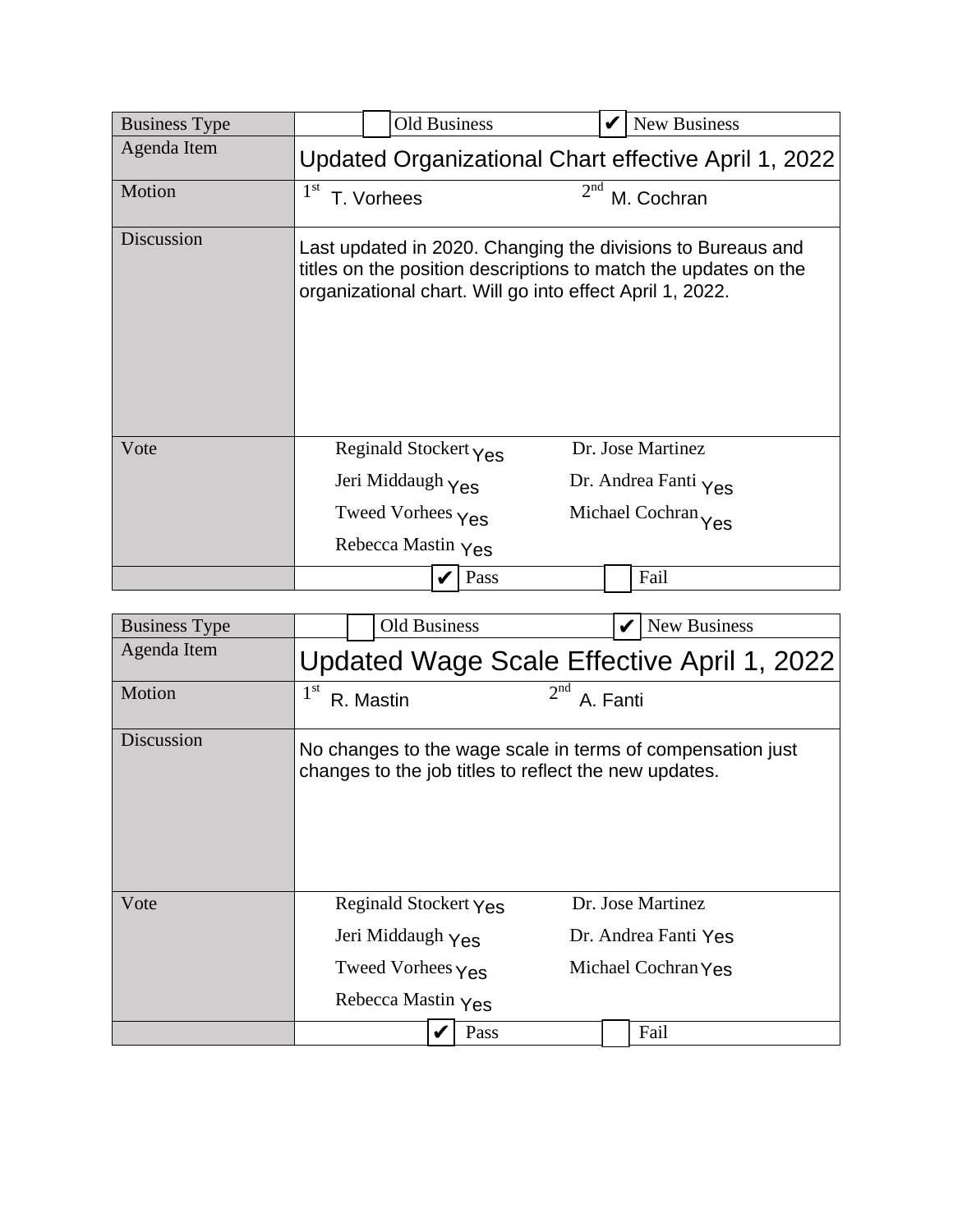| <b>Business Type</b> | <b>Old Business</b>                                                                   | New Business                                                     |
|----------------------|---------------------------------------------------------------------------------------|------------------------------------------------------------------|
| Agenda Item          |                                                                                       | Post & Hire full time Director of Administrative Services        |
| Motion               | 1 <sup>st</sup><br>J. Middaugh                                                        | 2 <sup>nd</sup><br>R. Mastin                                     |
| Discussion           | New full time position.                                                               |                                                                  |
| Vote                 | Reginald Stockert Yes<br>Jeri Middaugh Yes<br>Tweed Vorhees Yes<br>Rebecca Mastin Yes | Dr. Jose Martinez<br>Dr. Andrea Fanti Yes<br>Michael Cochran Yes |
|                      | Pass                                                                                  | Fail                                                             |

| <b>Business Type</b> | <b>Old Business</b>                                                                    | New Business                                                                                                                 |  |  |  |  |  |
|----------------------|----------------------------------------------------------------------------------------|------------------------------------------------------------------------------------------------------------------------------|--|--|--|--|--|
| Agenda Item          | Michelle Genetin title change from S.I.T. to Registered Sanitarian effective 3/28/2022 |                                                                                                                              |  |  |  |  |  |
| Motion               | 1 <sup>st</sup><br>T. Vorhees                                                          | 2 <sup>nd</sup><br>J. Middaugh                                                                                               |  |  |  |  |  |
| Discussion           |                                                                                        | Passed examination to become a Registered Sanitarian with the<br>title change and wage increase to go into effect 3/28/2022. |  |  |  |  |  |
| Vote                 | Reginald Stockert Yes<br>Jeri Middaugh Yes<br>Tweed Vorhees $Y_{\text{ES}}$            | Dr. Jose Martinez<br>Dr. Andrea Fanti Yes<br>Michael Cochran Yes                                                             |  |  |  |  |  |
|                      | Rebecca Mastin $Y_{\text{ES}}$                                                         |                                                                                                                              |  |  |  |  |  |
|                      | Pass                                                                                   | Fail                                                                                                                         |  |  |  |  |  |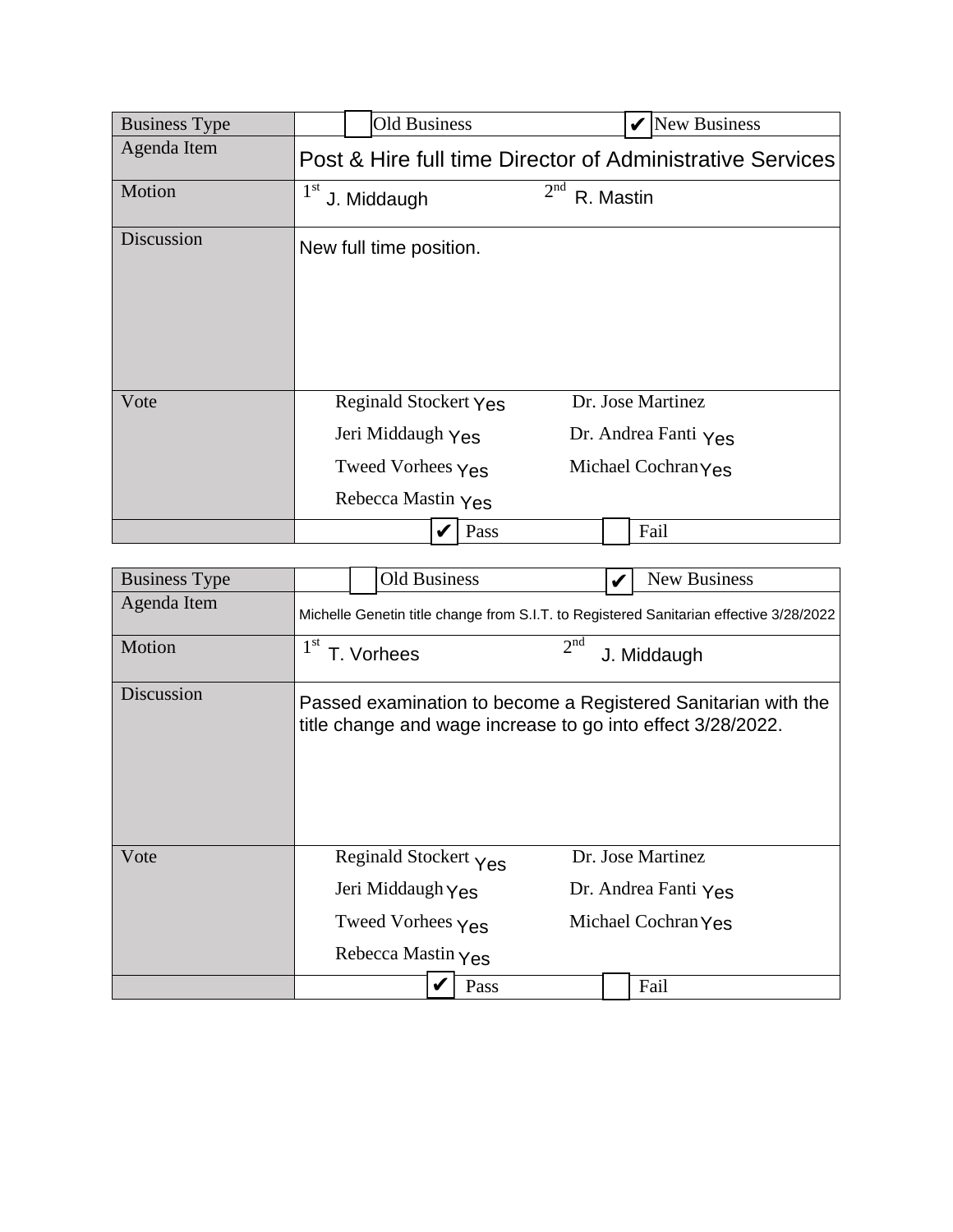| <b>Business Type</b> |                               | Old Business                                                                          | V          | New Business                                                      |
|----------------------|-------------------------------|---------------------------------------------------------------------------------------|------------|-------------------------------------------------------------------|
| Agenda Item          |                               |                                                                                       |            | Probationary Resignation of Isabel Capobianco, Nurse Practitioner |
| Motion               | 1 <sup>st</sup><br>T. Vorhees | 2 <sup>nd</sup>                                                                       | M. Cochran |                                                                   |
| Discussion           |                               | Resignation was effective 2/18/2022.                                                  |            |                                                                   |
| Vote                 |                               | Reginald Stockert Yes<br>Jeri Middaugh Yes<br>Tweed Vorhees Yes<br>Rebecca Mastin Yes |            | Dr. Jose Martinez<br>Dr. Andrea Fanti Yes<br>Michael Cochran Yes  |
|                      |                               | Pass                                                                                  |            | Fail                                                              |

| <b>Business Type</b> |                                                                                                        | <b>Old Business</b> | V        | New Business                                                                      |  |  |  |
|----------------------|--------------------------------------------------------------------------------------------------------|---------------------|----------|-----------------------------------------------------------------------------------|--|--|--|
| Agenda Item          | Melissa Tucker, Clerical Specialist, Leave of absence request                                          |                     |          |                                                                                   |  |  |  |
| Motion               | 1 <sup>st</sup><br>T. Vorhees                                                                          | 2 <sup>nd</sup>     | A. Fanti |                                                                                   |  |  |  |
| Discussion           |                                                                                                        |                     |          | Approve leave of absence from March 28th to April 1st 2022.                       |  |  |  |
| Vote                 | Reginald Stockert $\gamma_{\text{es}}$<br>Jeri Middaugh Yes<br>Tweed Vorhees Yes<br>Rebecca Mastin Yes |                     |          | Dr. Jose Martinez<br>Dr. Andrea Fanti $\gamma_{\text{ES}}$<br>Michael Cochran Yes |  |  |  |
|                      |                                                                                                        | Pass                |          | Fail                                                                              |  |  |  |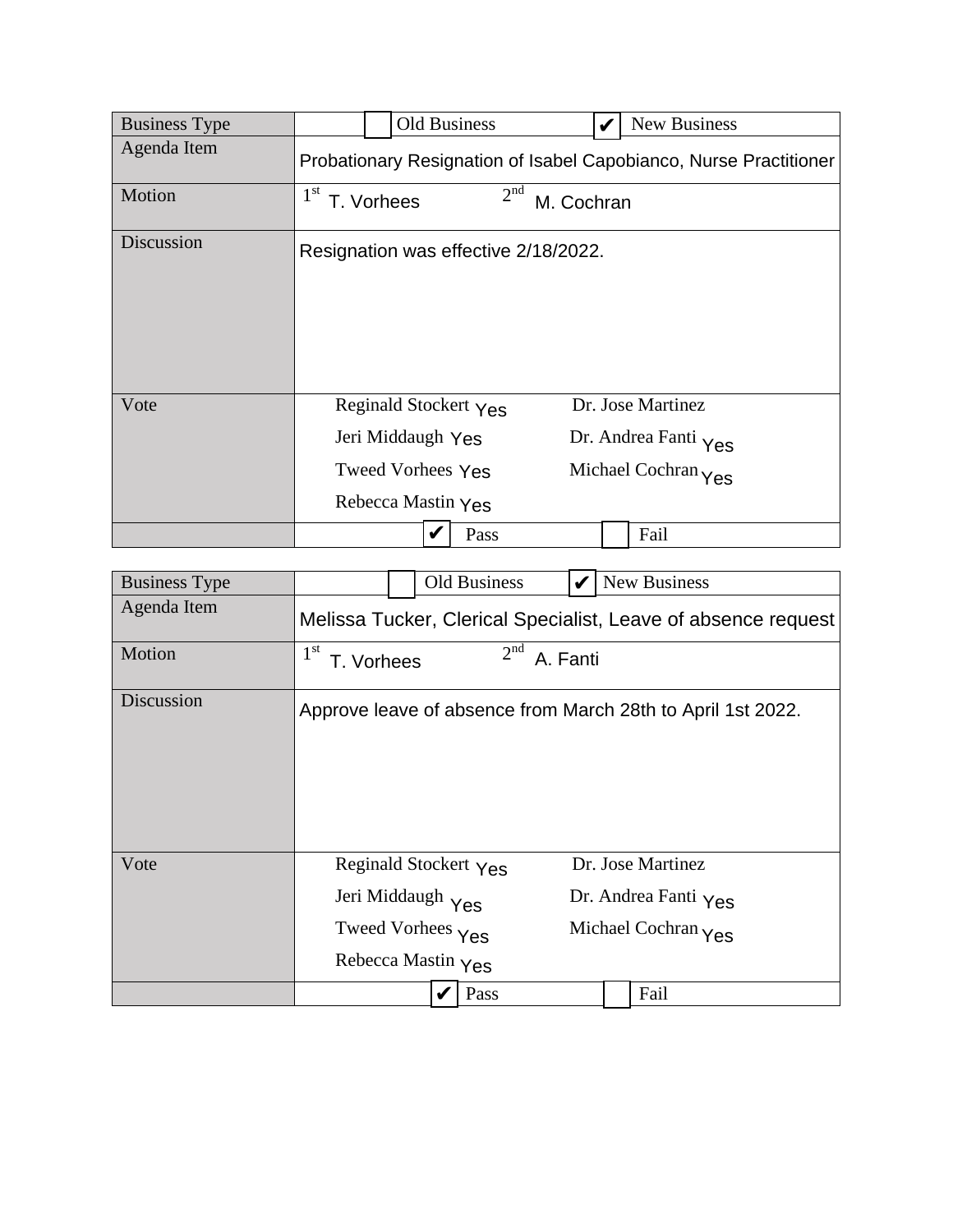| <b>Business Type</b> | <b>Old Business</b>                                                                   | New Business<br>V                                                |
|----------------------|---------------------------------------------------------------------------------------|------------------------------------------------------------------|
| Agenda Item          |                                                                                       | Post & Hire part time Nurse Practitioner                         |
| Motion               | 1 <sup>st</sup><br>T. Vorhees                                                         | 2 <sup>nd</sup><br>R. Mastin                                     |
| Discussion           | 29hrs or less per week                                                                |                                                                  |
| Vote                 | Reginald Stockert Yes<br>Jeri Middaugh Yes<br>Tweed Vorhees Yes<br>Rebecca Mastin Yes | Dr. Jose Martinez<br>Dr. Andrea Fanti Yes<br>Michael Cochran Yes |
|                      | Pass                                                                                  | Fail                                                             |

| <b>Business Type</b> |                            | <b>Old Business</b>                                                                   | V                            | <b>New Business</b>                                                          |  |  |  |
|----------------------|----------------------------|---------------------------------------------------------------------------------------|------------------------------|------------------------------------------------------------------------------|--|--|--|
| Agenda Item          | <b>Comdoc Contract</b>     |                                                                                       |                              |                                                                              |  |  |  |
| Motion               | $1^{\rm st}$<br>M. Cochran |                                                                                       | 2 <sup>nd</sup><br>R. Mastin |                                                                              |  |  |  |
| Discussion           |                            | contract will include updating the old devices.                                       |                              | Contract for the three main devices will be expiring and the new             |  |  |  |
| Vote                 |                            | Reginald Stockert Yes<br>Jeri Middaugh Yes<br>Tweed Vorhees Yes<br>Rebecca Mastin Yes |                              | Dr. Jose Martinez<br>Dr. Andrea Fanti $Y_{\text{ES}}$<br>Michael Cochran Yes |  |  |  |
|                      |                            | Pass                                                                                  |                              | Fail                                                                         |  |  |  |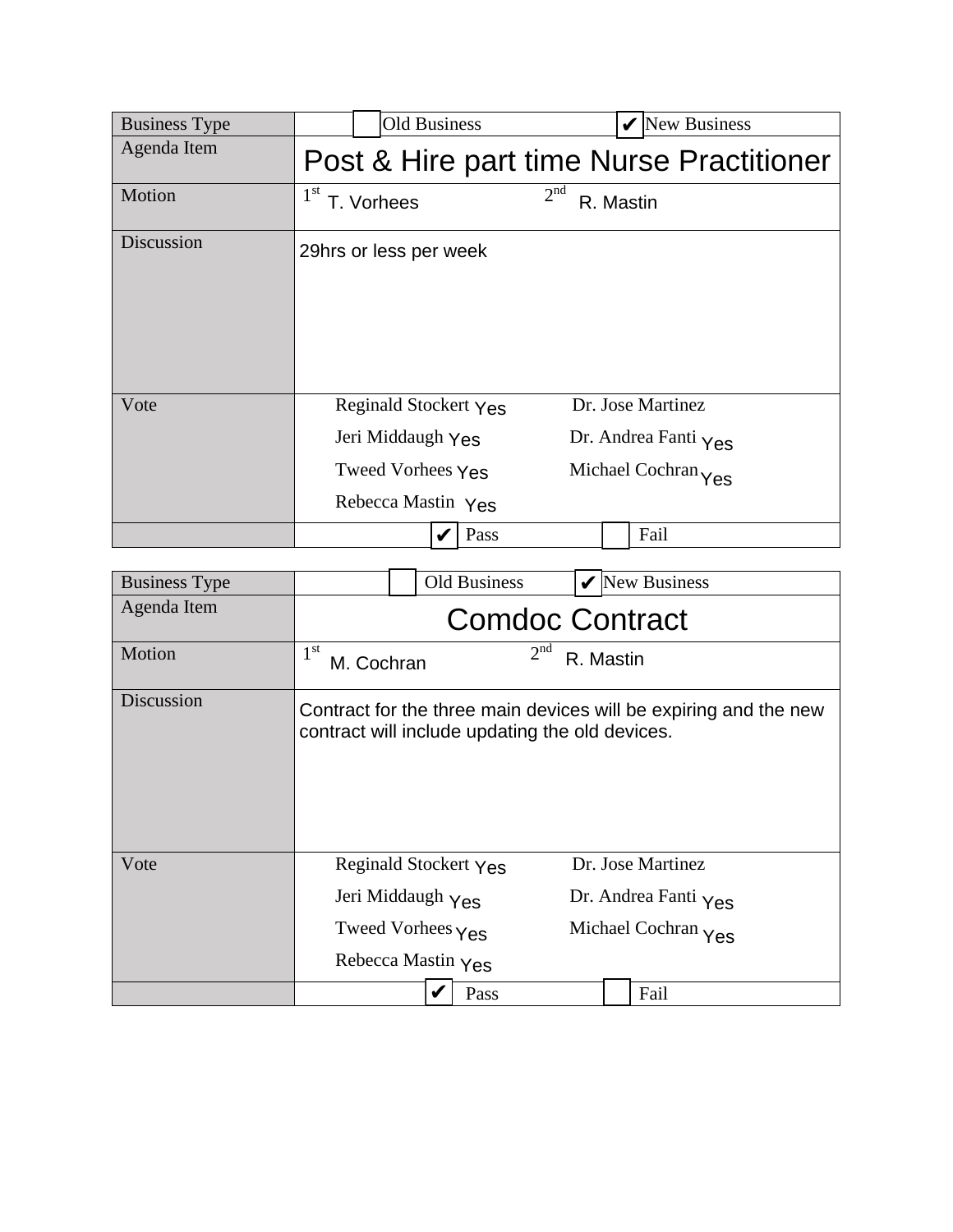| <b>Business Type</b> | <b>Old Business</b>                                                                   |                 | New Business                                                     |
|----------------------|---------------------------------------------------------------------------------------|-----------------|------------------------------------------------------------------|
| Agenda Item          |                                                                                       |                 | Motion to move into Executive Session                            |
| Motion               | 1 <sup>st</sup><br>T. Vorhees                                                         | 2 <sup>nd</sup> | M. Cochran                                                       |
| Discussion           | To discuss pending litigation                                                         |                 |                                                                  |
| Vote                 | Reginald Stockert yes<br>Jeri Middaugh yes<br>Tweed Vorhees Yes<br>Rebecca Mastin yes |                 | Dr. Jose Martinez<br>Dr. Andrea Fanti yes<br>Michael Cochran yes |
|                      | V                                                                                     | Pass            | Fail                                                             |

| <b>Business Type</b> |                                                 | Old Business                 |                   | New Business                                                   |  |  |  |
|----------------------|-------------------------------------------------|------------------------------|-------------------|----------------------------------------------------------------|--|--|--|
| Agenda Item          | Motion to return to regular session             |                              |                   |                                                                |  |  |  |
| Motion               | $1^{\rm st}$<br>M. Cochran                      |                              |                   | $2nd$ R. Mastin                                                |  |  |  |
| Discussion           | follow.                                         |                              |                   | Reconvened into regular session at 3:50 p.m. with no action to |  |  |  |
| Vote                 |                                                 | <b>Reginald Stockert Yes</b> | Dr. Jose Martinez |                                                                |  |  |  |
|                      | Jeri Middaugh Yes<br>Dr. Andrea Fanti Yes       |                              |                   |                                                                |  |  |  |
|                      | <b>Tweed Vorhees Yes</b><br>Michael Cochran Yes |                              |                   |                                                                |  |  |  |
|                      |                                                 | Rebecca Mastin Yes           |                   |                                                                |  |  |  |
|                      |                                                 | Pass<br>V                    |                   | Fail                                                           |  |  |  |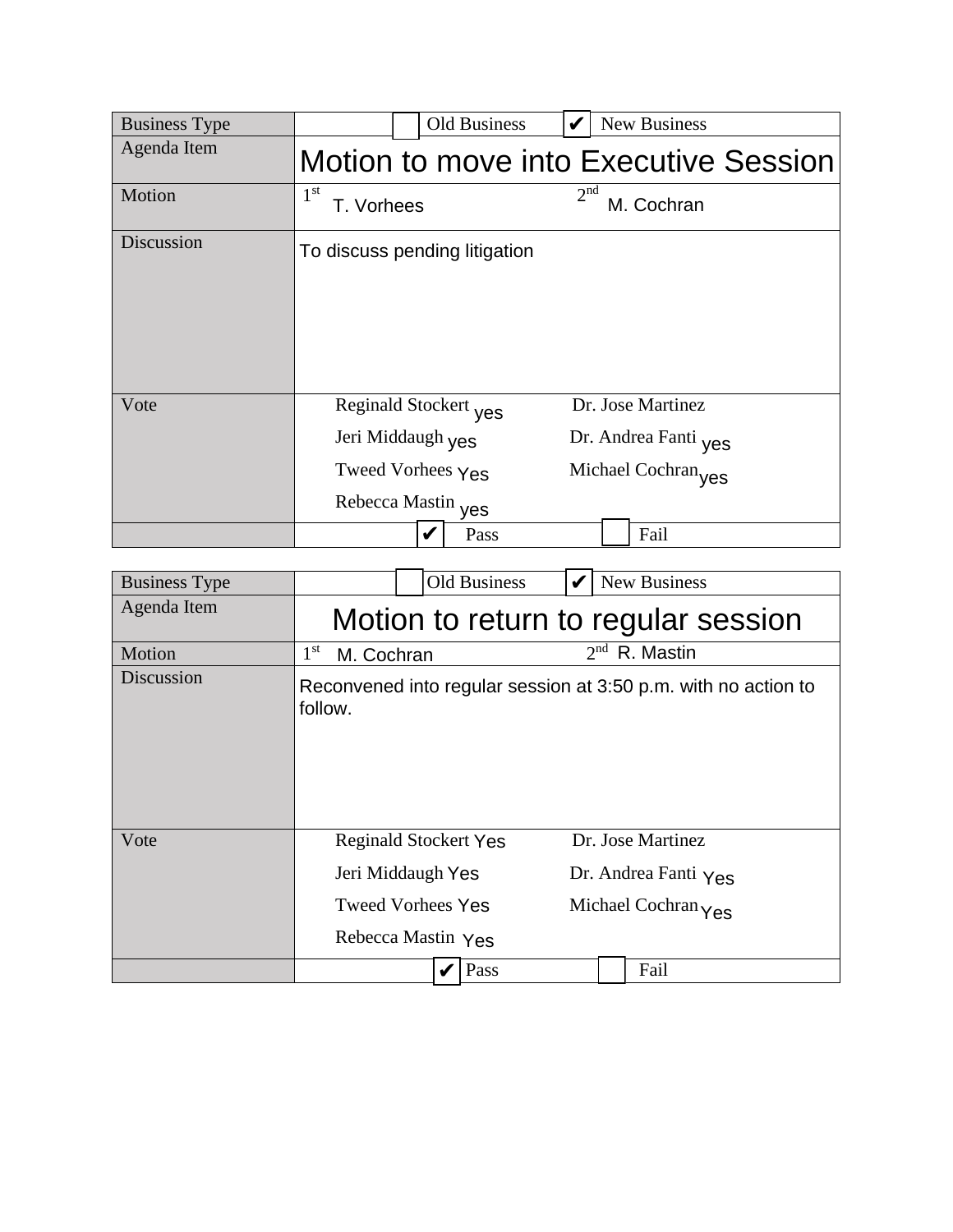| <b>Business Type</b> |                                                                                              | Old Business | V               | New Business                                                   |
|----------------------|----------------------------------------------------------------------------------------------|--------------|-----------------|----------------------------------------------------------------|
| Agenda Item          |                                                                                              |              |                 |                                                                |
| Motion               | 1 <sup>st</sup>                                                                              |              | 2 <sup>nd</sup> |                                                                |
| Discussion           |                                                                                              |              |                 |                                                                |
| Vote                 | Reginald Stockert yes<br>Jeri Middaugh yes<br><b>Tweed Vorhees Yes</b><br>Rebecca Mastin yes |              |                 | Dr. Jose Martinez<br>Dr. Andrea Fantiyes<br>Michael Cochranges |
|                      |                                                                                              | Pass         |                 | Fail                                                           |

|                      | Jeri Middaugh yes        | Dr. Andrea Fanti <sub>ves</sub> |  |  |
|----------------------|--------------------------|---------------------------------|--|--|
|                      | <b>Tweed Vorhees Yes</b> | Michael Cochranyes              |  |  |
|                      | Rebecca Mastin yes       |                                 |  |  |
|                      | Pass<br>V                | Fail                            |  |  |
|                      |                          |                                 |  |  |
| <b>Business Type</b> | <b>Old Business</b>      | New Business                    |  |  |
| Agenda Item          |                          |                                 |  |  |
| Motion               | 1 <sup>st</sup>          | 2 <sup>nd</sup>                 |  |  |
| Discussion           |                          |                                 |  |  |
| Vote                 | Reginald Stockert yes    | Dr. Jose Martinez               |  |  |
|                      | Jeri Middaugh yes        | Dr. Andrea Fanti yes            |  |  |
|                      | Tweed Vorhees yes        | Michael Cochran yes             |  |  |
|                      | Rebecca Mastin yes       |                                 |  |  |
|                      | Pass                     | Fail                            |  |  |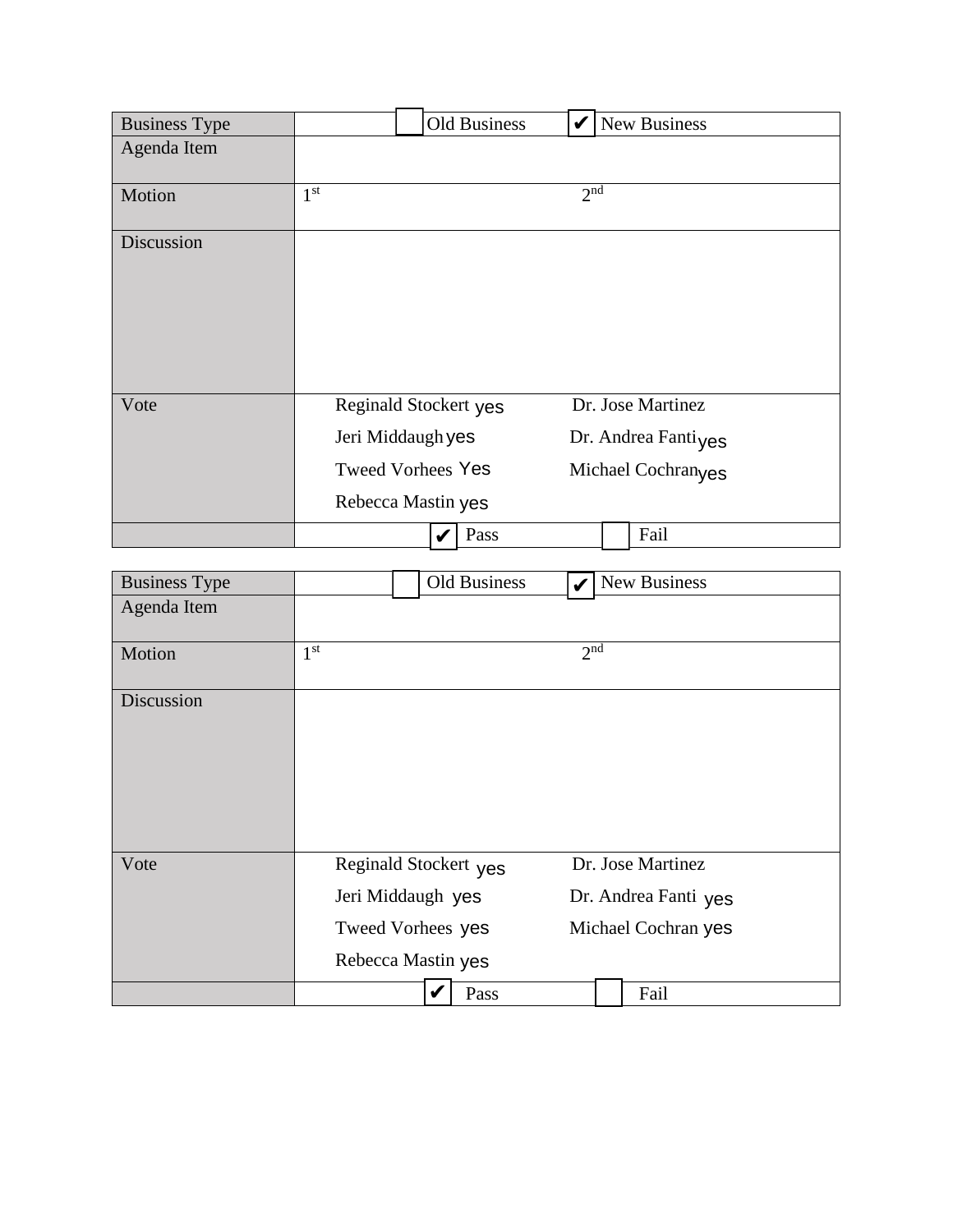| <b>Business Type</b> |                 | Old Business                                                                          | <b>New Business</b><br>V                                         |
|----------------------|-----------------|---------------------------------------------------------------------------------------|------------------------------------------------------------------|
| Agenda Item          |                 |                                                                                       |                                                                  |
| Motion               | 1 <sup>st</sup> |                                                                                       | 2 <sup>nd</sup>                                                  |
| Discussion           |                 |                                                                                       |                                                                  |
| Vote                 |                 | Reginald Stockert yes<br>Jeri Middaugh yes<br>Tweed Vorhees yes<br>Rebecca Mastin yes | Dr. Jose Martinez<br>Dr. Andrea Fanti yes<br>Michael Cochran yes |
|                      |                 | Pass                                                                                  | Fail                                                             |

|                      | Jeri Middaugh yes        |                       | Dr. Andrea Fanti yes |                      |  |
|----------------------|--------------------------|-----------------------|----------------------|----------------------|--|
|                      | Tweed Vorhees yes        |                       | Michael Cochran yes  |                      |  |
|                      | Rebecca Mastin yes       |                       |                      |                      |  |
|                      |                          | Pass<br>V             |                      | Fail                 |  |
| <b>Business Type</b> |                          | <b>Old Business</b>   | V                    | New Business         |  |
| Agenda Item          |                          |                       |                      |                      |  |
| Motion               | 1 <sup>st</sup>          |                       | 2 <sup>nd</sup>      |                      |  |
| Discussion           |                          |                       |                      |                      |  |
| Vote                 |                          | Reginald Stockert Yes |                      | Dr. Jose Martinez    |  |
|                      | Jeri Middaugh Yes        |                       |                      | Dr. Andrea Fanti Yes |  |
|                      | <b>Tweed Vorhees Yes</b> |                       |                      | Michael Cochran Yes  |  |
|                      | Rebecca Mastin Yes       |                       |                      |                      |  |
|                      |                          | Pass<br>V             |                      | Fail                 |  |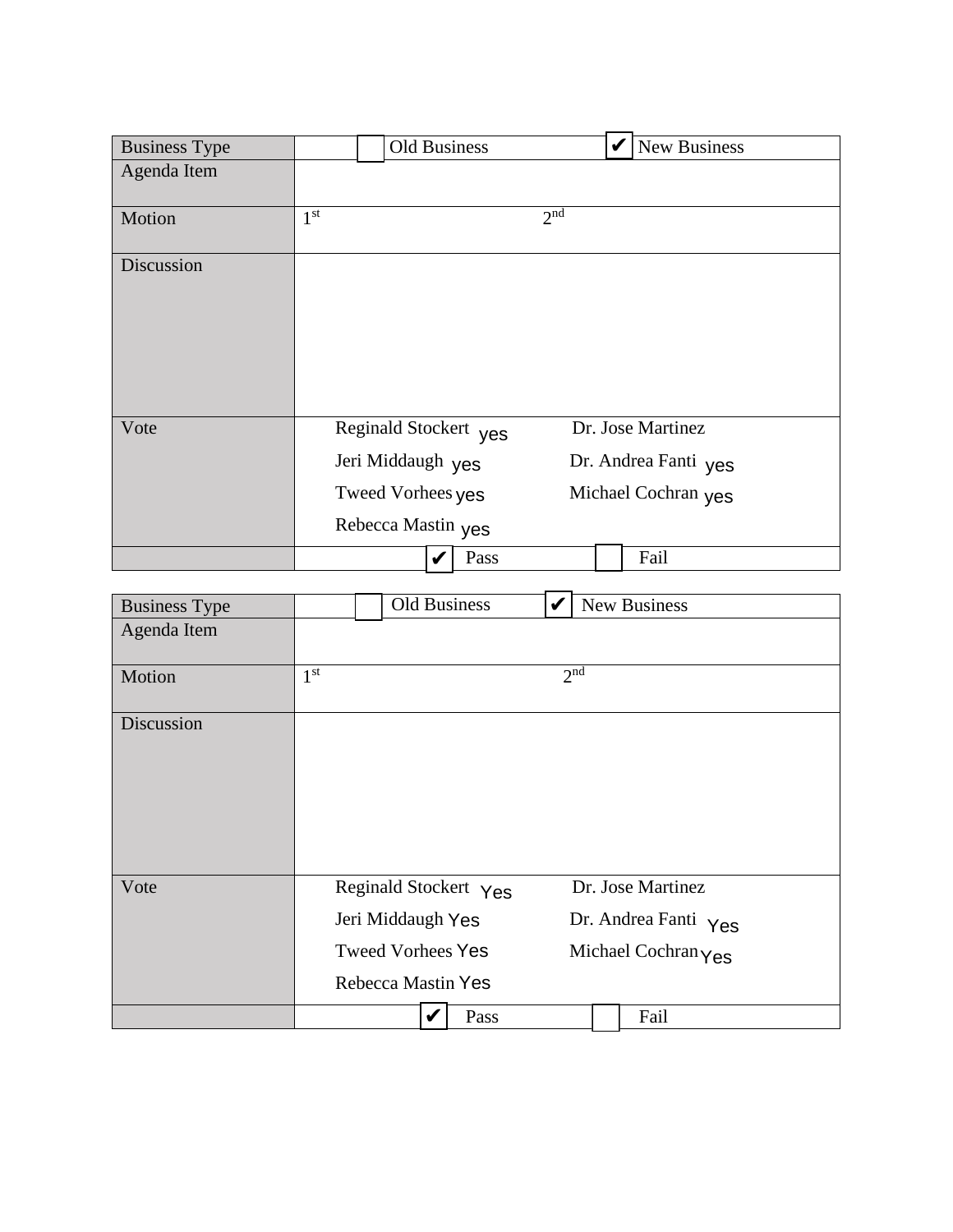| <b>Business Type</b> | <b>Old Business</b>                                                                   | $  \mathbf{v}  $ New Business                                    |
|----------------------|---------------------------------------------------------------------------------------|------------------------------------------------------------------|
| Agenda Item          |                                                                                       |                                                                  |
| Motion               | 2 <sup>nd</sup><br>1 <sup>st</sup>                                                    |                                                                  |
| Discussion           |                                                                                       |                                                                  |
| Vote                 | Reginald Stockert Yes<br>Jeri Middaugh Yes<br>Tweed Vorhees Yes<br>Rebecca Mastin Yes | Dr. Jose Martinez<br>Dr. Andrea Fanti Yes<br>Michael Cochran Yes |
|                      | Pass                                                                                  | Fail                                                             |

| <b>Business Type</b> |                                                                                     | Old Business |                     | <b>New Business</b>                                      |
|----------------------|-------------------------------------------------------------------------------------|--------------|---------------------|----------------------------------------------------------|
| Agenda Item          |                                                                                     |              |                     |                                                          |
| Motion               | 1 <sup>st</sup>                                                                     |              | $2^{n\overline{d}}$ |                                                          |
| Discussion           |                                                                                     |              |                     |                                                          |
| Vote                 | <b>Reginald Stockert</b><br>Jeri Middaugh<br><b>Tweed Vorhees</b><br>Rebecca Mastin |              |                     | Dr. Jose Martinez<br>Dr. Andrea Fanti<br>Michael Cochran |
|                      |                                                                                     | Pass         |                     | Fail                                                     |